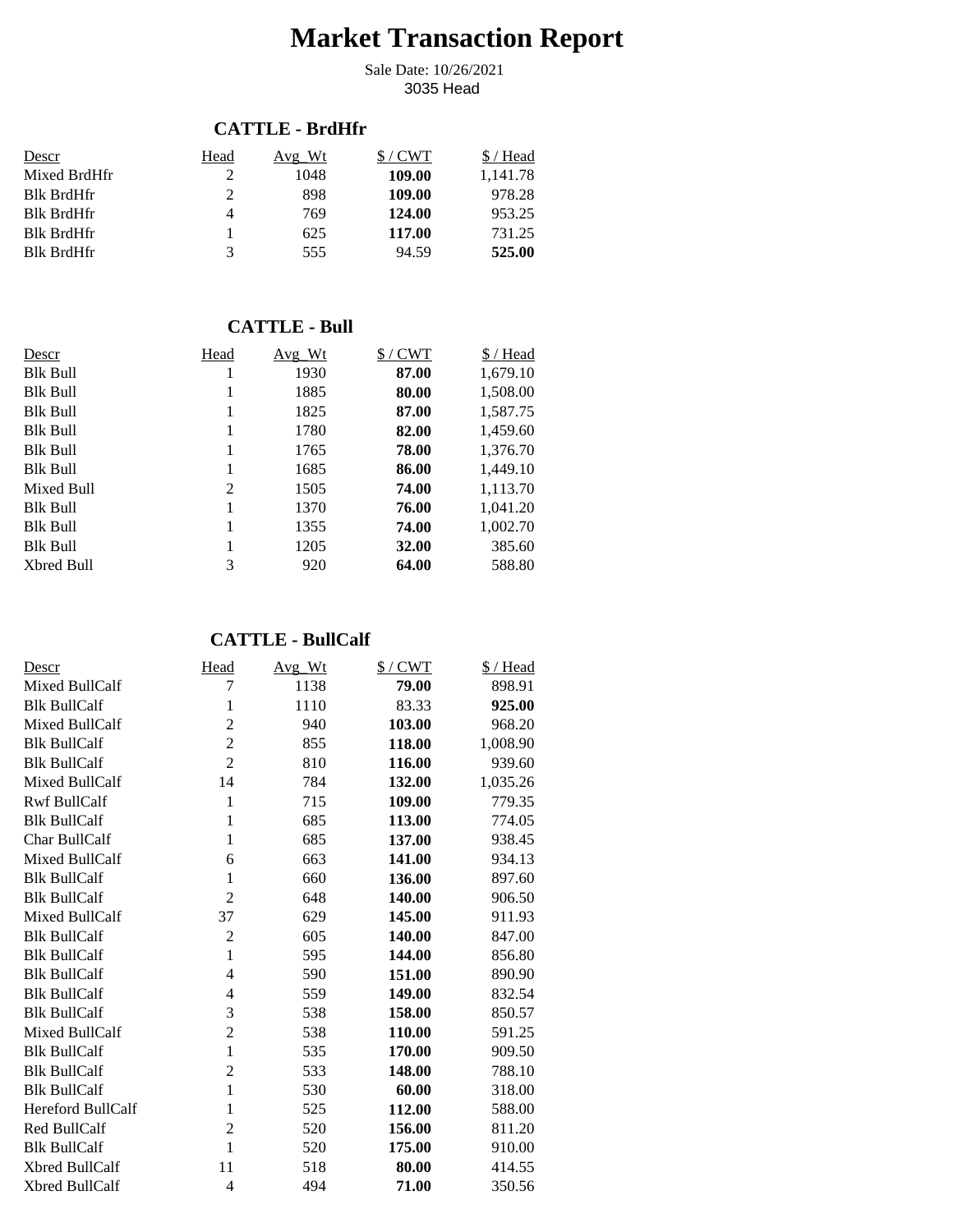| 746.90 |
|--------|
| 792.63 |
| 397.75 |
| 703.80 |
| 826.57 |
| 404.95 |
| 418.30 |
| 741.00 |
| 735.00 |
| 310.00 |
| 230.00 |
| 450.00 |
|        |

#### **CATTLE - Cow**

| Descr          | Head           | Avg_Wt | $$/$ CWT | \$/Head  |
|----------------|----------------|--------|----------|----------|
| <b>Blk Cow</b> | $\mathbf{1}$   | 1935   | 75.00    | 1,451.25 |
| <b>Blk Cow</b> | $\mathbf{1}$   | 1835   | 75.00    | 1,376.25 |
| <b>Blk Cow</b> | $\mathbf{1}$   | 1780   | 72.00    | 1,281.60 |
| <b>Blk Cow</b> | $\mathbf{1}$   | 1750   | 77.00    | 1,347.50 |
| <b>Blk Cow</b> | $\mathbf{1}$   | 1730   | 55.00    | 951.50   |
| <b>Blk Cow</b> | $\overline{c}$ | 1715   | 75.50    | 1,294.83 |
| <b>Blk Cow</b> | 3              | 1680   | 73.00    | 1,226.40 |
| <b>Blk Cow</b> | $\overline{c}$ | 1638   | 77.00    | 1,260.88 |
| <b>Blk Cow</b> | $\mathbf{1}$   | 1615   | 74.00    | 1,195.10 |
| Mixed Cow      | $\overline{c}$ | 1565   | 68.69    | 1,075.00 |
| <b>Blk Cow</b> | $\mathbf{1}$   | 1565   | 72.00    | 1,126.80 |
| <b>Bwf Cow</b> | $\mathbf{1}$   | 1545   | 66.00    | 1,019.70 |
| <b>Blk Cow</b> | $\mathbf{1}$   | 1495   | 65.00    | 971.75   |
| <b>Blk Cow</b> | $\mathbf{1}$   | 1475   | 63.00    | 929.25   |
| <b>Blk Cow</b> | $\mathbf{1}$   | 1460   | 74.00    | 1,080.40 |
| <b>Blk Cow</b> | $\mathbf{1}$   | 1435   | 71.00    | 1,018.85 |
| Xbred Cow      | $\mathbf{1}$   | 1435   | 59.00    | 846.65   |
| <b>Blk Cow</b> | $\mathbf{1}$   | 1430   | 54.00    | 772.20   |
| <b>Rwf Cow</b> | $\mathbf{1}$   | 1430   | 69.00    | 986.70   |
| <b>Blk Cow</b> | $\mathbf{1}$   | 1425   | 64.00    | 912.00   |
| <b>Blk Cow</b> | $\overline{7}$ | 1422   | 79.11    | 1,125.00 |
| <b>Blk Cow</b> | 3              | 1422   | 67.50    | 959.63   |
| Mixed Cow      | $\overline{c}$ | 1420   | 88.03    | 1,250.00 |
| <b>Bwf Cow</b> | 3              | 1417   | 61.00    | 864.17   |
| <b>Blk Cow</b> | $\mathbf{1}$   | 1415   | 65.00    | 919.75   |
| <b>Bwf Cow</b> | $\mathbf{1}$   | 1415   | 74.20    | 1,050.00 |
| <b>Blk Cow</b> | $\mathbf{1}$   | 1410   | 63.00    | 888.30   |
| <b>Bwf Cow</b> | $\overline{4}$ | 1410   | 67.00    | 944.70   |
| Xbred Cow      | $\mathbf{1}$   | 1405   | 65.00    | 913.25   |
| <b>Blk Cow</b> | $\mathbf{1}$   | 1390   | 53.96    | 750.00   |
| Xbred Cow      | $\mathbf 1$    | 1385   | 67.00    | 927.95   |
| <b>Blk Cow</b> | $\overline{c}$ | 1365   | 64.00    | 873.60   |
| Mixed Cow      | 5              | 1365   | 66.00    | 900.90   |
| <b>Blk Cow</b> | 5              | 1361   | 63.00    | 857.43   |
| <b>Blk Cow</b> | $\overline{c}$ | 1360   | 73.53    | 1,000.00 |
| Red Cow        | $\mathbf 1$    | 1350   | 54.00    | 729.00   |
| <b>Blk Cow</b> | $\overline{c}$ | 1348   | 68.65    | 925.00   |
| <b>Bwf Cow</b> | $\mathbf{1}$   | 1345   | 53.00    | 712.85   |
| <b>Blk Cow</b> | 6              | 1340   | 61.00    | 817.40   |
| <b>Blk Cow</b> | $\overline{c}$ | 1335   | 65.54    | 875.00   |
| <b>Blk Cow</b> | 8              | 1334   | 65.57    | 875.00   |
| Hereford Cow   | 5              | 1323   | 63.00    | 833.49   |
| <b>Bwf Cow</b> | $\mathbf{1}$   | 1315   | 35.00    | 460.25   |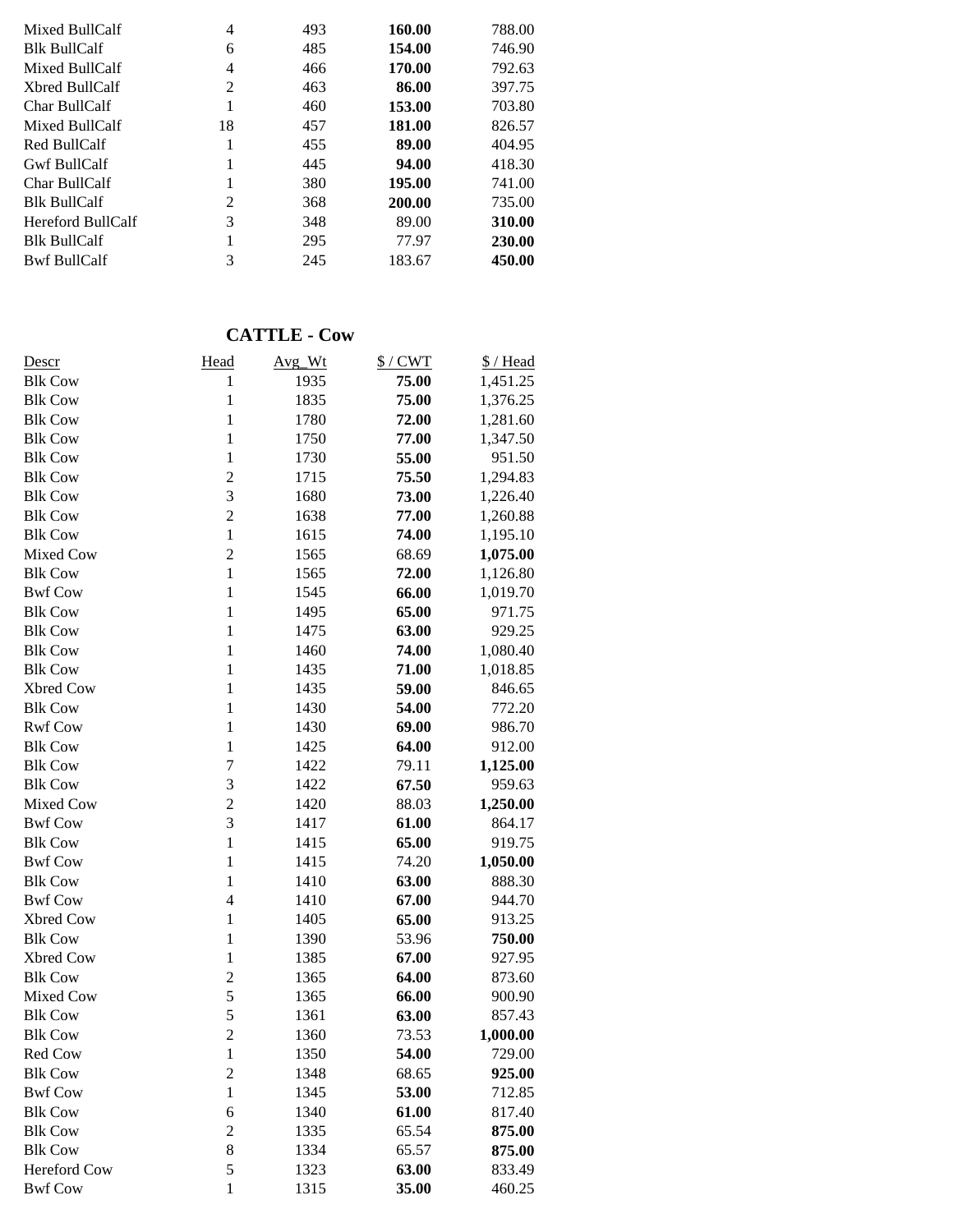| Mixed Cow      | $\overline{\mathbf{c}}$ | 1300 | 70.00  | 910.00   |
|----------------|-------------------------|------|--------|----------|
| <b>Blk Cow</b> | $\overline{c}$          | 1293 | 47.00  | 607.48   |
| <b>Blk Cow</b> | $\overline{c}$          | 1293 | 67.00  | 865.98   |
| <b>Blk Cow</b> | $\overline{c}$          | 1290 | 18.00  | 232.20   |
| <b>Blk Cow</b> | $\mathbf{1}$            | 1285 | 73.93  | 950.00   |
| <b>Rwf Cow</b> | $\mathbf 1$             | 1280 | 58.59  | 750.00   |
| <b>Blk Cow</b> | $\mathbf{1}$            | 1260 | 57.00  | 718.20   |
| <b>Blk Cow</b> | $\overline{c}$          | 1260 | 63.00  | 793.80   |
| Mixed Cow      | $\overline{4}$          | 1253 | 59.50  | 745.24   |
| <b>Blk Cow</b> | $\mathbf{1}$            | 1250 | 72.00  | 900.00   |
| <b>Blk Cow</b> | 3                       | 1250 | 65.50  | 818.75   |
| <b>Blk Cow</b> | 3                       | 1248 | 70.09  | 875.00   |
| <b>Blk Cow</b> | $\mathbf{1}$            | 1245 | 50.00  | 622.50   |
| <b>Blk Cow</b> | $\overline{c}$          | 1245 | 64.50  | 803.03   |
| Red Cow        | $\mathbf{1}$            | 1245 | 54.00  | 672.30   |
| <b>Blk Cow</b> | 5                       | 1236 | 65.53  | 810.00   |
| <b>Blk Cow</b> | $\mathbf{1}$            | 1230 | 52.00  | 639.60   |
| <b>Blk Cow</b> | 3                       | 1228 | 61.87  | 760.00   |
| <b>Blk Cow</b> | $\mathbf{1}$            | 1225 | 56.00  | 686.00   |
| <b>Rwf Cow</b> | $\mathbf{1}$            | 1220 | 56.00  | 683.20   |
| <b>Blk Cow</b> | $\mathbf{1}$            | 1220 | 45.00  | 549.00   |
| <b>Blk Cow</b> | $\overline{4}$          | 1210 | 59.00  | 713.90   |
| <b>Blk Cow</b> | 3                       | 1208 | 72.41  | 875.00   |
| <b>Bwf Cow</b> | $\mathbf{1}$            | 1200 | 60.00  | 720.00   |
| <b>Blk Cow</b> | $\overline{c}$          | 1200 | 52.00  | 624.00   |
| <b>Blk Cow</b> | $\mathbf{1}$            | 1195 | 66.00  | 788.70   |
| <b>Blk Cow</b> | $\overline{c}$          | 1185 | 75.95  | 900.00   |
| <b>Blk Cow</b> | $\mathbf{1}$            | 1180 | 38.00  | 448.40   |
| Mixed Cow      | $\overline{c}$          | 1175 | 62.00  | 728.50   |
| <b>Blk Cow</b> | $\overline{c}$          | 1163 | 55.00  | 639.38   |
| <b>Blk Cow</b> | 6                       | 1158 | 92.81  | 1,075.00 |
| <b>Blk Cow</b> | $\mathbf{1}$            | 1150 | 15.00  | 172.50   |
| <b>Bwf Cow</b> | $\mathbf{1}$            | 1140 | 58.00  | 661.20   |
| <b>Blk Cow</b> | 9                       | 1132 | 51.50  | 583.09   |
| Mixed Cow      | $\overline{c}$          | 1128 | 64.30  | 725.00   |
| <b>Blk Cow</b> | $\overline{4}$          | 1128 | 48.00  | 541.20   |
| Hereford Cow   | 4                       | 1124 | 50.00  | 561.88   |
| <b>Bwf Cow</b> | $\mathbf 1$             | 1115 | 76.23  | 850.00   |
| <b>Blk Cow</b> | $\mathbf 1$             | 1115 | 65.02  | 725.00   |
| <b>Blk Cow</b> | $\mathbf{1}$            | 1115 | 43.00  | 479.45   |
| <b>Blk Cow</b> | $\mathbf{1}$            | 1110 | 49.00  | 543.90   |
| <b>Blk Cow</b> | $\mathbf{1}$            | 1105 | 61.09  | 675.00   |
| <b>Blk Cow</b> | $\mathbf{1}$            | 1105 | 52.00  | 574.60   |
| <b>Blk Cow</b> | $\overline{c}$          | 1103 | 78.00  | 860.00   |
| <b>Blk Cow</b> | $\mathbf{1}$            | 1100 | 65.91  | 725.00   |
| <b>Blk Cow</b> | $\mathbf{1}$            | 1100 | 65.91  | 725.00   |
| <b>Blk Cow</b> | 6                       | 1099 | 65.50  | 719.68   |
| <b>Blk Cow</b> | $\mathbf{1}$            | 1090 | 45.00  | 490.50   |
| <b>Blk Cow</b> | $\mathbf{1}$            | 1085 | 56.00  | 607.60   |
| <b>Blk Cow</b> | $\mathbf{1}$            | 1085 | 54.00  | 585.90   |
| <b>Blk Cow</b> | $\overline{c}$          | 1085 | 34.00  | 368.90   |
| <b>Blk Cow</b> | $\mathbf{1}$            | 1080 | 53.00  | 572.40   |
| Red Cow        | $\mathbf{1}$            | 1075 | 105.00 | 1,128.75 |
| <b>Blk Cow</b> | $\mathbf{1}$            | 1075 | 74.42  | 800.00   |
| <b>Blk Cow</b> | $\overline{c}$          | 1070 | 74.77  | 800.00   |
| <b>Blk Cow</b> | $\overline{c}$          | 1060 | 53.00  | 561.80   |
| <b>Blk Cow</b> | $\mathbf{1}$            | 1055 | 45.00  | 474.75   |
| <b>Blk Cow</b> | $\mathbf{1}$            | 1050 | 47.00  | 493.50   |
| <b>Bwf Cow</b> | $\mathbf{1}$            | 1050 | 52.00  | 546.00   |
| <b>Blk Cow</b> | $\mathbf 1$             | 1045 | 71.77  | 750.00   |
| <b>Blk Cow</b> | $\mathbf 1$             | 1045 | 100.00 | 1,045.00 |
| <b>Blk Cow</b> | $\overline{c}$          | 1045 | 78.95  | 825.00   |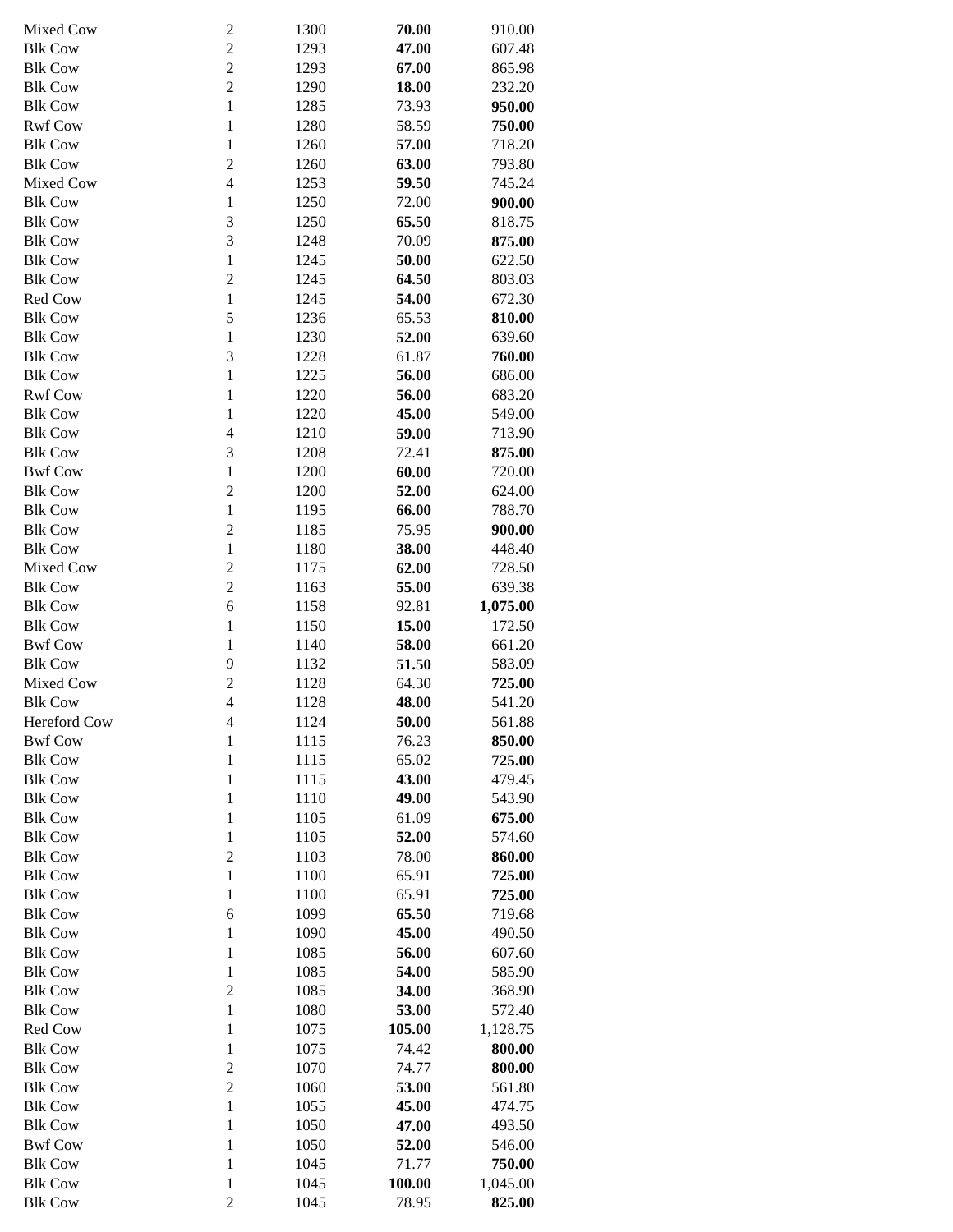| <b>Blk Cow</b> | $\overline{\mathbf{c}}$  | 1043 | 46.00  | 479.55   |
|----------------|--------------------------|------|--------|----------|
| <b>Blk Cow</b> | $\mathbf{1}$             | 1040 | 38.00  | 395.20   |
| Mixed Cow      | 4                        | 1036 | 53.50  | 554.39   |
| <b>Bwf Cow</b> | $\overline{c}$           | 1028 | 74.00  | 760.35   |
| <b>Blk Cow</b> | $\mathbf{1}$             | 1025 | 92.68  |          |
|                |                          |      |        | 950.00   |
| <b>Blk Cow</b> | $\overline{c}$           | 1020 | 51.50  | 525.30   |
| Mixed Cow      | $\overline{\mathcal{L}}$ | 1019 | 38.00  | 387.13   |
| <b>Blk Cow</b> | $\overline{7}$           | 1016 | 54.00  | 548.87   |
| Red Cow        | $\mathbf{1}$             | 1015 | 54.00  | 548.10   |
| Mixed Cow      | $\overline{c}$           | 1008 | 20.00  | 201.50   |
| Mixed Cow      | $\overline{2}$           | 1005 | 49.00  | 492.45   |
| <b>Blk Cow</b> | $\overline{\mathbf{4}}$  | 1001 | 74.91  | 750.00   |
| <b>Blk Cow</b> | $\mathbf{1}$             | 1000 | 53.00  | 530.00   |
| <b>Blk Cow</b> | $\overline{c}$           | 1000 | 67.00  | 670.00   |
| <b>Blk Cow</b> | $\mathbf{1}$             | 1000 | 49.00  | 490.00   |
| Red Cow        | $\mathbf{1}$             | 995  | 30.00  | 298.50   |
| <b>Blk Cow</b> | $\mathbf{1}$             | 985  | 81.22  | 800.00   |
| <b>Blk Cow</b> | $\mathbf{1}$             | 985  | 36.00  | 354.60   |
| <b>Blk Cow</b> | $\mathbf{1}$             | 975  | 47.00  | 458.25   |
| <b>Blk Cow</b> | 4                        | 961  | 78.02  | 750.00   |
| Red Cow        | $\mathbf{1}$             | 960  | 101.56 | 975.00   |
| <b>Blk Cow</b> | $\mathbf{1}$             | 955  | 26.00  | 248.30   |
| Xbred Cow      | $\mathbf{1}$             | 945  | 51.00  | 481.95   |
| Xbred Cow      | $\mathbf{1}$             | 945  | 48.00  | 453.60   |
| <b>Bwf Cow</b> | $\mathbf{1}$             | 945  | 2.00   | 18.90    |
| Xbred Cow      | $\mathbf{1}$             | 940  | 48.00  | 451.20   |
| <b>Bwf Cow</b> | $\mathbf{1}$             | 935  | 5.00   | 46.75    |
| <b>Blk Cow</b> | $\overline{c}$           | 933  | 80.00  | 746.00   |
| <b>Blk Cow</b> | $\mathbf{1}$             | 930  | 48.00  | 446.40   |
| Mixed Cow      | $\overline{4}$           | 926  | 121.00 | 1,120.76 |
| <b>Blk Cow</b> | 3                        | 920  | 30.00  | 276.00   |
| <b>Blk Cow</b> | $\mathbf{1}$             | 910  | 33.00  | 300.30   |
| <b>Blk Cow</b> | $\mathbf{1}$             | 870  | 44.00  | 382.80   |
| <b>Blk Cow</b> | $\mathbf{1}$             | 870  | 85.00  | 739.50   |
| <b>Blk Cow</b> | $\mathbf{1}$             | 855  | 10.00  | 85.50    |
| <b>Blk Cow</b> | $\mathbf{1}$             | 850  | 66.00  | 561.00   |
| <b>Bwf Cow</b> | $\mathbf 1$              | 850  | 122.00 | 1,037.00 |
| <b>Rwf Cow</b> | $\mathbf{1}$             | 845  | 96.00  | 811.20   |
| Red Cow        | $\mathbf{1}$             | 830  | 92.00  | 763.60   |
| Xbred Cow      | $\mathbf{1}$             | 785  | 15.00  | 117.75   |
| <b>Blk Cow</b> | $\mathbf{1}$             | 770  | 25.00  | 192.50   |
| Xbred Cow      | 6                        | 760  | 32.89  | 250.00   |
| Xbred Cow      | $\mathbf{1}$             | 755  | 35.00  | 264.25   |
| Xbred Cow      |                          | 745  | 19.00  |          |
|                | $\mathbf{1}$             |      |        | 141.55   |
| Xbred Cow      | $\overline{c}$           | 713  | 10.00  | 71.25    |
| Red Cow        | $\mathbf{1}$             | 705  | 100.00 | 705.00   |
| Xbred Cow      | 6                        | 702  | 22.80  | 160.00   |
| <b>Rwf Cow</b> | $\mathbf{1}$             | 670  | 135.00 | 904.50   |
| Xbred Cow      | $\mathbf{1}$             | 620  | 24.19  | 150.00   |
| Xbred Cow      | $\mathbf{1}$             | 605  | 41.32  | 250.00   |
| <b>Blk Cow</b> | $\mathbf{1}$             | 600  | 5.00   | 30.00    |
| Xbred Cow      | $\mathbf{1}$             | 585  | 40.00  | 234.00   |
| <b>Bwf Cow</b> | $\,1$                    | 310  | 124.19 | 385.00   |

## **CATTLE - HfrCalf**

| Descr              | Head | Avg Wt | S/CWT  | \$/Head  |
|--------------------|------|--------|--------|----------|
| <b>Blk HfrCalf</b> |      | 704    | 138.00 | 971.02   |
| Mixed HfrCalf      | Q    | 682    | 133.50 | 910.02   |
| <b>Blk HfrCalf</b> | 67   | 680    | 148.00 | 1.006.84 |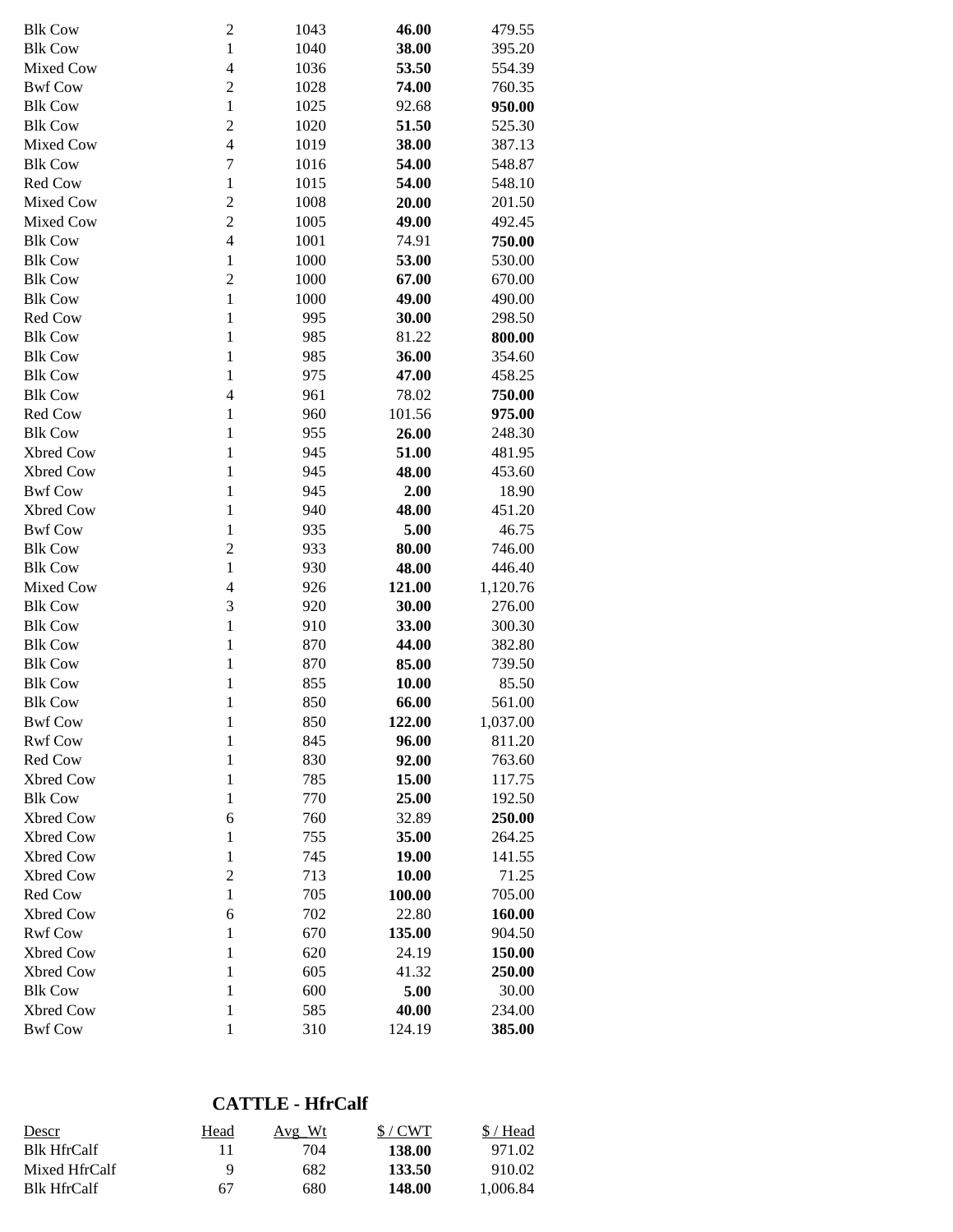| Mixed HfrCalf      | 22               | 662 | 130.00 | 860.95 |
|--------------------|------------------|-----|--------|--------|
| <b>Blk HfrCalf</b> | 11               | 642 | 130.00 | 834.95 |
| Mixed HfrCalf      | 12               | 626 | 130.00 | 814.13 |
| <b>Blk HfrCalf</b> | 77               | 626 | 141.00 | 882.26 |
| <b>Blk HfrCalf</b> | 76               | 621 | 140.25 | 871.03 |
| <b>Blk HfrCalf</b> | 10               | 615 | 135.50 | 833.33 |
| Mixed HfrCalf      | 22               | 609 | 136.50 | 831.41 |
| Mixed HfrCalf      | $\overline{4}$   | 609 | 126.00 | 767.03 |
| Mixed HfrCalf      | 10               | 608 | 140.00 | 851.20 |
| <b>Blk HfrCalf</b> | $\mathbf{1}$     | 600 | 131.00 | 786.00 |
| <b>Bwf HfrCalf</b> | $\overline{c}$   | 588 | 130.50 | 766.69 |
| <b>Blk HfrCalf</b> | 6                | 585 | 137.00 | 801.45 |
| Char HfrCalf       | 3                | 582 | 139.00 | 808.52 |
| Mixed HfrCalf      | $\overline{7}$   | 581 | 131.50 | 763.64 |
| <b>Blk HfrCalf</b> | 3                | 573 | 135.00 | 774.00 |
| <b>Blk HfrCalf</b> | $\overline{4}$   | 571 | 134.00 | 765.48 |
| Mixed HfrCalf      | 10               | 571 | 138.50 | 790.14 |
| Mixed HfrCalf      | $\mathbf{1}$     | 562 | 123.00 | 691.26 |
| Mixed HfrCalf      | 4                | 562 | 133.00 | 747.46 |
| Mixed HfrCalf      | 8                | 553 | 141.00 | 779.03 |
| <b>Blk HfrCalf</b> | 3                | 543 | 138.00 | 749.80 |
| <b>Blk HfrCalf</b> | 12               | 533 | 141.00 | 752.00 |
| <b>Blk HfrCalf</b> | $\overline{4}$   | 533 | 120.00 | 639.00 |
| Mixed HfrCalf      | $\boldsymbol{7}$ | 526 | 125.00 | 657.14 |
| <b>Blk HfrCalf</b> | 3                | 523 | 140.00 | 732.67 |
| Mixed HfrCalf      | $\overline{7}$   | 517 | 141.00 | 729.17 |
| <b>Blk HfrCalf</b> | 3                | 507 | 140.00 | 709.33 |
| Mixed HfrCalf      | 3                | 502 | 140.00 | 702.33 |
| <b>Blk HfrCalf</b> | 50               | 501 | 148.50 | 743.39 |
| Mixed HfrCalf      | 29               | 483 | 147.00 | 709.66 |
| Mixed HfrCalf      | 3                | 482 | 145.00 | 698.42 |
| <b>Blk HfrCalf</b> | $\overline{c}$   | 480 | 148.00 | 710.40 |
| <b>Bwf HfrCalf</b> | 13               | 465 | 159.00 | 738.74 |
| Mixed HfrCalf      | 11               | 464 | 149.00 | 690.82 |
| Mixed HfrCalf      | 14               | 459 | 160.00 | 733.71 |
| <b>Blk HfrCalf</b> | $\overline{4}$   | 458 | 155.00 | 709.13 |
| <b>Blk HfrCalf</b> | 26               | 454 | 153.00 | 694.09 |
| <b>Blk HfrCalf</b> | $\boldsymbol{2}$ | 438 | 167.50 | 732.81 |
| <b>Blk HfrCalf</b> | 3                | 422 | 160.00 | 674.67 |
| Mixed HfrCalf      | $\overline{4}$   | 400 | 165.00 | 660.00 |
| <b>Bwf HfrCalf</b> | $\mathbf{1}$     | 380 | 154.00 | 585.20 |
| Xbred HfrCalf      | $\mathbf{1}$     | 365 | 126.00 | 459.90 |
| <b>Blk HfrCalf</b> | 18               | 361 | 176.00 | 636.04 |
| Mixed HfrCalf      | 6                | 353 | 173.00 | 611.27 |
| <b>Blk HfrCalf</b> | 8                | 335 | 174.00 | 582.90 |
| <b>Bwf HfrCalf</b> | $\mathbf{1}$     | 325 | 100.00 | 325.00 |
| <b>Blk HfrCalf</b> | $\mathbf{1}$     | 295 | 160.00 | 472.00 |
| <b>Blk HfrCalf</b> | 3                | 230 | 195.65 | 450.00 |

#### **CATTLE - HfrYrl**

| Descr             | Head | $Avg_Wt$ | $$/$ CWT | \$/Head  |
|-------------------|------|----------|----------|----------|
| <b>Blk HfrYrl</b> | 2    | 1090     | 84.86    | 925.00   |
| Bwf HfrYrl        | 1    | 1050     | 105.00   | 1,102.50 |
| <b>Blk HfrYrl</b> | 1    | 935      | 131.00   | 1,224.85 |
| Bwf HfrYrl        | 1    | 890      | 121.00   | 1,076.90 |
| Mixed HfrYrl      | 42   | 806      | 144.00   | 1,160.06 |
| <b>Blk HfrYrl</b> |      | 805      | 110.00   | 885.50   |
| <b>Blk HfrYrl</b> | 1    | 785      | 41.00    | 321.85   |
| Bwf HfrYrl        | 2    | 760      | 100.00   | 760.00   |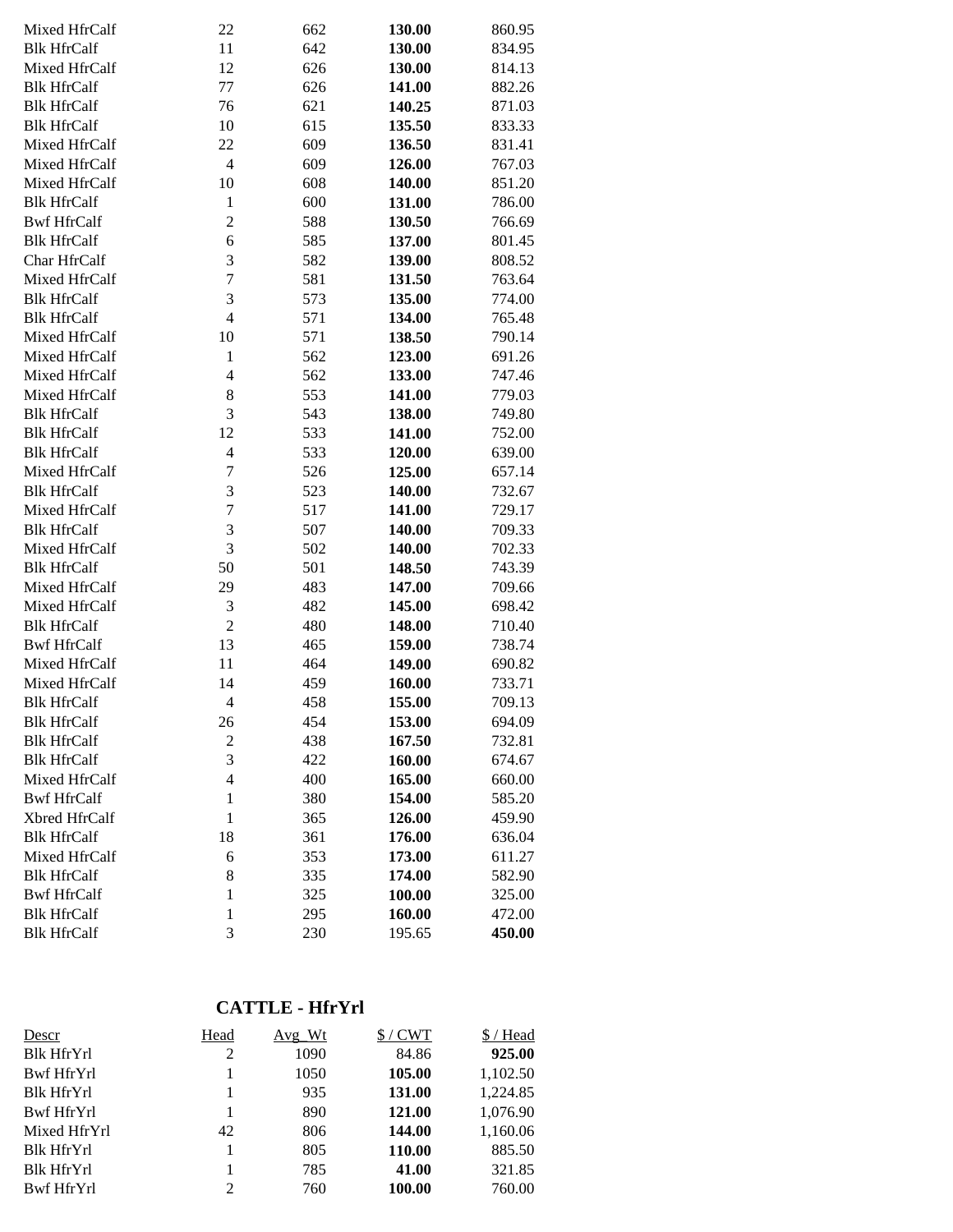| Mixed HfrYrl      | 40             | 756 | 151.75 | 1,147.61 |
|-------------------|----------------|-----|--------|----------|
| <b>Blk HfrYrl</b> | 7              | 750 | 145.50 | 1,091.25 |
| <b>Blk HfrYrl</b> | $\overline{c}$ | 735 | 127.00 | 933.45   |
| Xbred HfrYrl      | $\mathbf{1}$   | 695 | 133.00 | 924.35   |
| <b>Blk HfrYrl</b> | 41             | 682 | 154.50 | 1,054.37 |
| <b>Blk HfrYrl</b> | 5              | 678 | 132.00 | 894.96   |
| Blk HfrYrl        | 3              | 650 | 131.00 | 851.50   |
| <b>Blk HfrYrl</b> | 5              | 648 | 137.00 | 887.76   |
| <b>Blk HfrYrl</b> | $\overline{2}$ | 613 | 144.00 | 882.00   |
| Mixed HfrYrl      | 27             | 612 | 143.75 | 879.54   |
| Mixed HfrYrl      | 31             | 605 | 153.00 | 924.91   |
| <b>Blk HfrYrl</b> | 3              | 600 | 152.00 | 912.00   |
| <b>Blk HfrYrl</b> | $\overline{4}$ | 585 | 139.00 | 813.15   |
| <b>Blk HfrYrl</b> | $\overline{4}$ | 581 | 139.00 | 807.94   |
| <b>Blk HfrYrl</b> | $\mathbf{1}$   | 565 | 137.00 | 774.05   |
| <b>Blk HfrYrl</b> | 9              | 564 | 140.00 | 789.44   |
| Mixed HfrYrl      | 27             | 556 | 151.00 | 840.01   |
| <b>Blk HfrYrl</b> | 7              | 554 | 138.00 | 764.91   |
| Mixed HfrYrl      | $\overline{4}$ | 543 | 142.00 | 770.35   |
| <b>Blk HfrYrl</b> | $\mathbf{1}$   | 530 | 142.00 | 752.60   |
| Mixed HfrYrl      | 16             | 522 | 147.00 | 767.62   |
| Mixed HfrYrl      | 22             | 521 | 145.00 | 755.98   |
| Rwf HfrYrl        | $\overline{2}$ | 513 | 143.50 | 735.44   |
| Bwf HfrYrl        | 5              | 506 | 155.00 | 784.30   |
| Char HfrYrl       | $\mathbf{1}$   | 505 | 115.00 | 580.75   |
| Mixed HfrYrl      | $\overline{c}$ | 480 | 80.00  | 384.00   |
| <b>Blk HfrYrl</b> | $\overline{c}$ | 478 | 144.50 | 689.99   |
| Mixed HfrYrl      | $\overline{c}$ | 468 | 104.00 | 486.20   |
| <b>Blk HfrYrl</b> | 8              | 454 | 156.00 | 707.85   |
| <b>Blk HfrYrl</b> | $\overline{4}$ | 445 | 126.00 | 560.70   |
| Mixed HfrYrl      | 5              | 439 | 156.00 | 684.84   |
| Char HfrYrl       | $\mathbf{1}$   | 435 | 150.00 | 652.50   |
| <b>Blk HfrYrl</b> | $\overline{c}$ | 433 | 156.00 | 674.70   |
| <b>Blk HfrYrl</b> | $\mathbf{1}$   | 425 | 37.50  | 159.37   |
| <b>Bwf HfrYrl</b> | 14             | 415 | 167.00 | 692.45   |
| Mixed HfrYrl      | 7              | 412 | 164.00 | 675.91   |
| Red HfrYrl        | $\mathbf{1}$   | 395 | 164.00 | 647.80   |
| <b>Blk HfrYrl</b> | 6              | 393 | 159.00 | 625.40   |
| <b>Blk HfrYrl</b> | $\mathbf{1}$   | 385 | 161.00 | 619.85   |
| Mixed HfrYrl      | 6              | 373 | 170.00 | 634.67   |
| <b>Blk HfrYrl</b> | $\mathbf{1}$   | 355 | 150.00 | 532.50   |
| Mixed HfrYrl      | $\overline{c}$ | 345 | 170.00 | 586.50   |
| <b>Blk HfrYrl</b> | 3              | 333 | 176.00 | 586.67   |
| <b>Blk HfrYrl</b> | 3              | 325 | 165.00 | 536.25   |
| <b>Blk HfrYrl</b> | $\mathbf{1}$   | 305 | 175.00 | 533.75   |
| <b>Bwf HfrYrl</b> | $\mathbf{1}$   | 280 | 142.86 | 400.00   |

## **CATTLE - MexHfr**

| Descr        | Head | Avg Wt | $$/$ CWT | $$/$ Head |
|--------------|------|--------|----------|-----------|
| Mixed MexHfr |      | 1463   | 73.00    | 1.068.23  |

#### **CATTLE - Pair**

| Descr     | Head | Avg Wt | $$/$ CWT | $$/$ Head |
|-----------|------|--------|----------|-----------|
| Blk PAIR- |      | 1805   | 78.95    | 1,425.00  |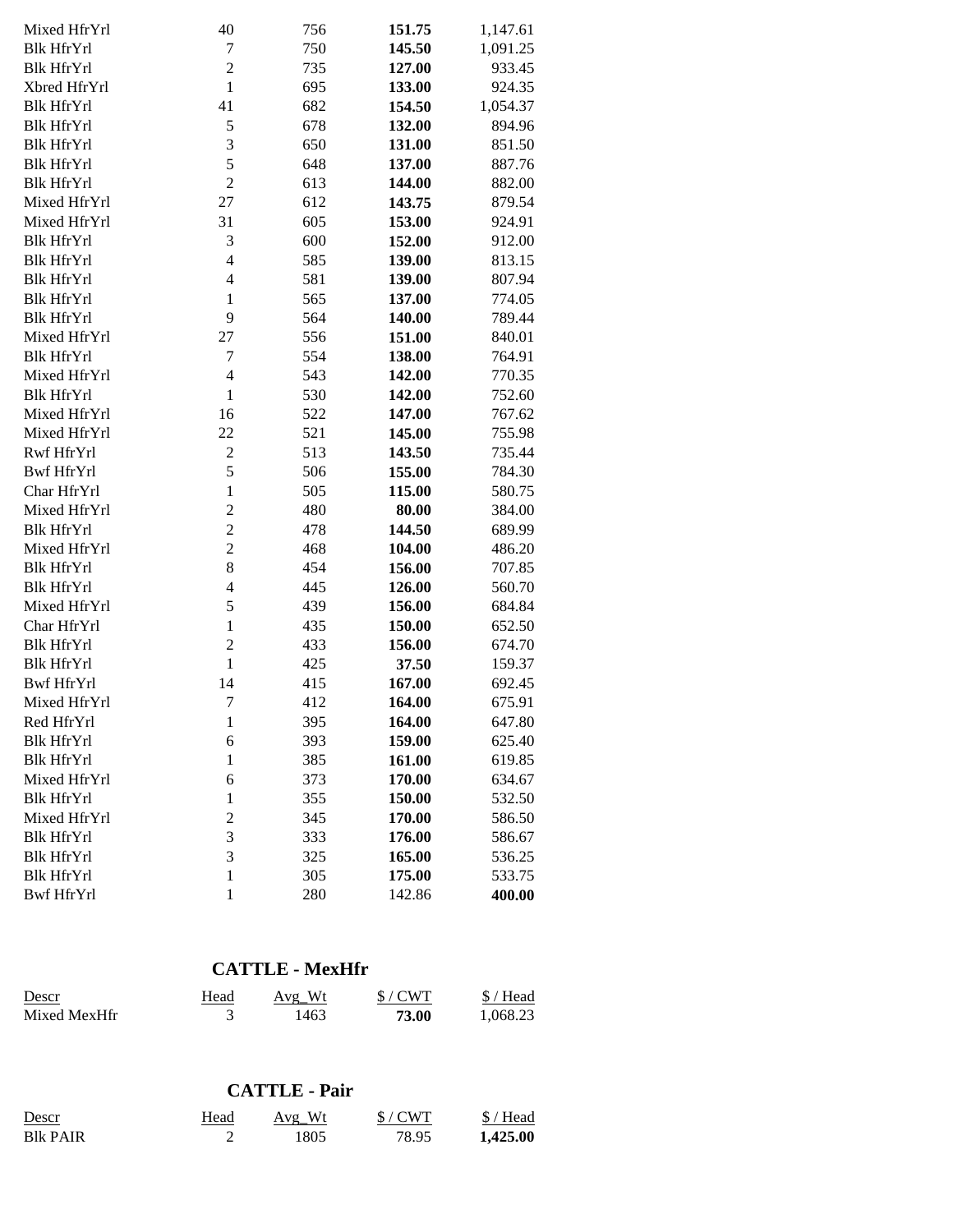#### **CATTLE - StrCalf**

| <u>Descr</u>                             | Head                 | Avg Wt     | $$/$ CWT         | \$/Head          |
|------------------------------------------|----------------------|------------|------------------|------------------|
| <b>Blk StrCalf</b>                       | $\mathbf{1}$         | 970        | 43.00            | 417.10           |
| <b>Blk StrCalf</b>                       | $\mathbf{1}$         | 950        | 126.00           | 1,197.00         |
| <b>Blk StrCalf</b>                       | $\mathbf{1}$         | 930        | 48.00            | 446.40           |
| <b>Blk StrCalf</b>                       | 10                   | 754        | 138.00           | 1,039.83         |
| <b>Blk StrCalf</b>                       | 72                   | 731        | 154.10           | 1,126.00         |
| <b>Blk StrCalf</b>                       | 11                   | 723        | 127.00           | 918.44           |
| <b>Blk StrCalf</b>                       | 10                   | 720        | 150.00           | 1,080.00         |
| <b>Blk StrCalf</b>                       | $\mathbf{1}$         | 715        | 75.00            | 536.25           |
| <b>Blk StrCalf</b>                       | $\mathbf{1}$         | 715        | 133.00           | 950.95           |
| Mixed StrCalf                            | 27                   | 700        | 155.00           | 1,085.00         |
| <b>Blk StrCalf</b>                       | $\overline{4}$       | 695        | 149.00           | 1,035.55         |
| <b>Blk StrCalf</b>                       | 59                   | 691        | 156.00           | 1,078.52         |
| Mixed StrCalf                            | 9                    | 679        | 151.00           | 1,025.96         |
| <b>Blk StrCalf</b>                       | 49                   | 679        | 155.00           | 1,052.58         |
| <b>Blk StrCalf</b>                       | $\mathbf{1}$         | 670        | 47.50            | 318.25           |
| <b>Blk StrCalf</b>                       | 59                   | 669        | 157.00           | 1,050.04         |
| <b>Blk StrCalf</b>                       | 12                   | 669        | 151.00           | 1,009.81         |
| Xbred StrCalf                            | $\mathbf{1}$         | 645        | 126.00           | 812.70           |
| Mixed StrCalf                            | 15                   | 644        | 148.00           | 953.12           |
| <b>Blk StrCalf</b>                       | 10                   | 640        | 149.00           | 952.86           |
| <b>Bwf StrCalf</b>                       | $\,1\,$              | 637        | 147.00           | 936.39           |
| <b>Bwf StrCalf</b>                       | 12                   | 637        | 157.00           | 999.31           |
| <b>Blk StrCalf</b>                       | 6                    | 627        | 152.00           | 952.53           |
| <b>Blk StrCalf</b>                       | $\overline{4}$       | 623        | 158.00           | 983.55           |
| <b>Blk StrCalf</b>                       | $\mathbf{1}$         | 620        | 148.00           | 917.60           |
| <b>Blk StrCalf</b>                       | $\mathbf{1}$         | 615        | 71.00            | 436.65           |
| Mixed StrCalf                            | 5                    | 613        | 146.00           | 894.98           |
| <b>Blk StrCalf</b>                       | 3                    | 607        | 135.00           | 819.00           |
| Mixed StrCalf                            | 6                    | 601        | 159.00           | 955.33           |
| <b>Blk StrCalf</b>                       | 12                   | 600        | 153.00           | 917.36           |
| Red StrCalf                              | $\overline{4}$       | 595        | 145.00           | 862.75           |
| Mixed StrCalf                            | 13                   | 587        | 154.00           | 903.86           |
| <b>Blk StrCalf</b>                       | $\overline{4}$       | 584        | 154.00           | 898.98           |
| <b>Blk StrCalf</b>                       | $\,$ 8 $\,$          | 576        | 156.00           | 897.98           |
| Char StrCalf                             | 5                    | 574        | 155.00           | 889.70           |
| Mixed StrCalf                            | 6                    | 572        | 155.00           | 886.86           |
| Mixed StrCalf                            | $\mathbf{1}$         | 572        | 145.00           | 829.40           |
| Mixed StrCalf                            | 6                    | 572        | 155.00           | 886.08           |
| Char StrCalf                             | $\mathbf{1}$         | 570        | 97.50            | 555.75           |
| Red StrCalf                              | $\mathbf{1}$         | 569        | 149.00           | 847.81           |
| <b>Blk StrCalf</b>                       | 13                   | 569        | 159.00           | 904.47           |
| <b>Blk StrCalf</b>                       | $\mathbf{1}$         | 565        | 125.00           | 706.25           |
| <b>Rwf StrCalf</b>                       | $\mathbf{1}$         | 565        | 75.00            | 423.75           |
| <b>Blk StrCalf</b>                       | $\overline{c}$       | 560        | 156.00           | 873.60           |
| <b>Blk StrCalf</b>                       | $\mathbf{1}$         | 555        | 170.00           | 943.50           |
| <b>Blk StrCalf</b>                       | $\mathbf 1$          | 555        | 90.00            | 499.50           |
| <b>Blk StrCalf</b>                       | $\overline{c}$       | 555        | 169.00           | 937.95           |
| <b>Blk StrCalf</b>                       | 26                   | 551        | 169.00           | 930.80           |
| <b>Blk StrCalf</b>                       | $\mathbf{1}$         | 550        | 158.00           | 869.00           |
| Mixed StrCalf                            | $\mathbf{1}$         | 550        | 71.00            | 390.50           |
| Red StrCalf                              | 1                    | 545        | 135.00           | 735.75           |
| <b>Blk StrCalf</b>                       | 26<br>$\,1\,$        | 542        | 162.50<br>152.50 | 879.94           |
| <b>Blk StrCalf</b>                       |                      | 541        |                  | 825.02           |
| <b>Blk StrCalf</b><br><b>Blk StrCalf</b> | 65<br>$\overline{2}$ | 536<br>535 | 170.00<br>161.00 | 910.42<br>861.35 |
| <b>Blk StrCalf</b>                       | 11                   | 517        | 159.00           | 821.89           |
| <b>Blk StrCalf</b>                       | 6                    | 508        | 170.00           | 864.17           |
| Mixed StrCalf                            | 14                   | 502        | 172.00           | 863.07           |
| Mixed StrCalf                            | 3                    | 497        | 165.00           | 819.50           |
|                                          |                      |            |                  |                  |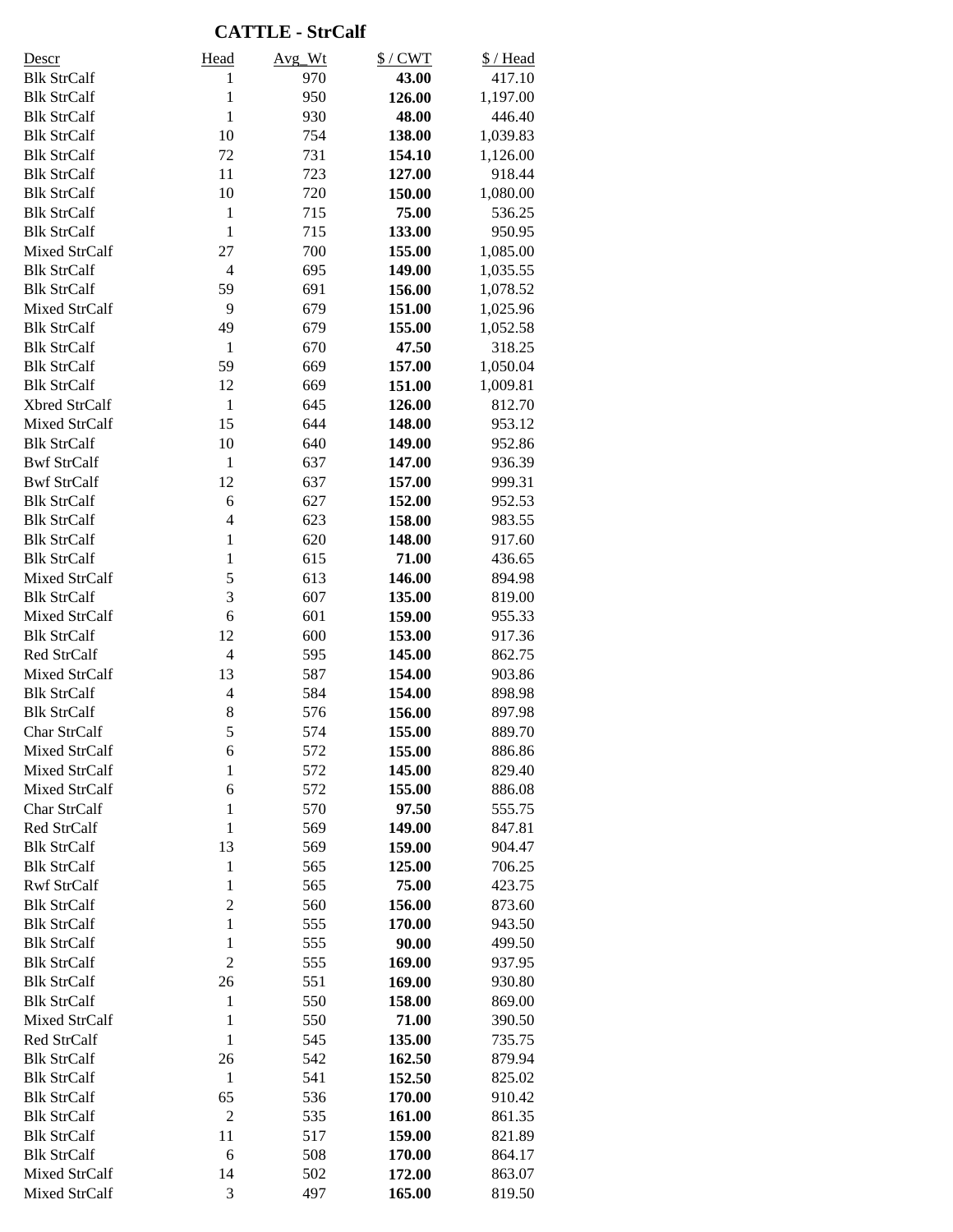| Xbred StrCalf           |    | 480 | 132.00 | 633.60 |
|-------------------------|----|-----|--------|--------|
| Mixed StrCalf           | 8  | 464 | 183.50 | 852.13 |
| <b>Blk StrCalf</b>      | 5  | 443 | 185.00 | 819.55 |
| <b>Blk StrCalf</b>      | 3  | 438 | 185.00 | 810.92 |
| <b>Blk StrCalf</b>      | 4  | 431 | 194.00 | 836.63 |
| <b>Blk StrCalf</b>      | 6  | 423 | 184.00 | 777.40 |
| <b>Hereford StrCalf</b> |    | 415 | 110.00 | 456.50 |
| <b>Blk StrCalf</b>      | 12 | 407 | 197.00 | 801.95 |
| <b>Blk StrCalf</b>      |    | 390 | 190.00 | 741.00 |
| Mixed StrCalf           | 5  | 386 | 200.00 | 772.00 |
| <b>Bwf StrCalf</b>      | 3  | 367 | 206.00 | 755.33 |
| Red StrCalf             |    | 365 | 186.00 | 678.90 |
| Red StrCalf             |    | 360 | 203.00 | 730.80 |
| Mixed StrCalf           | 20 | 353 | 215.00 | 758.41 |
| Red StrCalf             |    | 340 | 195.00 | 663.00 |
| Mixed StrCalf           | 3  | 312 | 206.00 | 642.03 |
| Hereford StrCalf        |    | 260 | 206.00 | 535.60 |
| <b>Blk StrCalf</b>      |    | 240 | 191.67 | 460.00 |

# **CATTLE - StrYrl**

| Descr              | Head           | Avg_Wt | $$/$ CWT | \$/Head  |
|--------------------|----------------|--------|----------|----------|
| <b>Bwf StrYrl</b>  | 1              | 1140   | 109.00   | 1,242.60 |
| Lnghrn StrYrl      | 1              | 1065   | 30.00    | 319.50   |
| <b>Blk StrYrl</b>  | 8              | 976    | 148.00   | 1,444.85 |
| Mixed StrYrl       | 58             | 909    | 159.60   | 1,450.43 |
| Mixed StrYrl       | 60             | 894    | 158.50   | 1,416.20 |
| <b>Blk StrYrl</b>  | $\overline{4}$ | 869    | 142.00   | 1,233.63 |
| Mixed StrYrl       | 59             | 866    | 161.10   | 1,395.43 |
| Mixed StrYrl       | 59             | 846    | 160.50   | 1,357.86 |
| Mixed StrYrl       | 59             | 833    | 163.25   | 1,359.82 |
| <b>BraX StrYrl</b> | $\overline{2}$ | 800    | 142.00   | 1,136.00 |
| <b>Blk StrYrl</b>  | $\mathbf{1}$   | 800    | 151.00   | 1,208.00 |
| <b>Blk StrYrl</b>  | 67             | 783    | 156.75   | 1,227.56 |
| Mixed StrYrl       | 37             | 771    | 165.10   | 1,273.50 |
| <b>Blk StrYrl</b>  | 6              | 748    | 148.00   | 1,107.53 |
| Xbred StrYrl       | $\mathbf{1}$   | 725    | 40.00    | 290.00   |
| Rwf StrYrl         | 1              | 690    | 142.00   | 979.80   |
| <b>Blk StrYrl</b>  | $\overline{2}$ | 690    | 159.00   | 1,097.10 |
| Mixed StrYrl       | 9              | 687    | 160.00   | 1,098.67 |
| <b>Blk StrYrl</b>  | $\overline{2}$ | 678    | 153.00   | 1,036.58 |
| Mixed StrYrl       | 78             | 665    | 165.00   | 1,097.67 |
| <b>Blk StrYrl</b>  | $\mathbf{1}$   | 645    | 146.00   | 941.70   |
| <b>Blk StrYrl</b>  | 3              | 642    | 154.00   | 988.17   |
| <b>Blk StrYrl</b>  | $\overline{4}$ | 641    | 162.00   | 1,038.83 |
| <b>Blk StrYrl</b>  | $\mathbf{1}$   | 630    | 150.00   | 945.00   |
| Mixed StrYrl       | $\overline{2}$ | 628    | 174.00   | 1,091.85 |
| Mixed StrYrl       | 26             | 616    | 160.00   | 985.23   |
| <b>Blk StrYrl</b>  | $\overline{2}$ | 613    | 158.00   | 967.75   |
| Mixed StrYrl       | 27             | 603    | 168.00   | 1,012.98 |
| <b>Blk StrYrl</b>  | $\overline{2}$ | 603    | 151.00   | 909.78   |
| <b>Blk StrYrl</b>  | 10             | 590    | 151.00   | 890.15   |
| <b>Blk StrYrl</b>  | 15             | 581    | 172.00   | 999.32   |
| <b>Blk StrYrl</b>  | $\overline{7}$ | 564    | 155.00   | 873.54   |
| <b>Blk StrYrl</b>  | 6              | 558    | 170.00   | 947.75   |
| <b>Blk StrYrl</b>  | $\overline{c}$ | 558    | 164.00   | 914.30   |
| <b>Blk StrYrl</b>  | 8              | 554    | 173.00   | 957.99   |
| Mixed StrYrl       | 61             | 552    | 170.00   | 938.62   |
| Xbred StrYrl       | $\overline{c}$ | 545    | 165.00   | 899.25   |
| Mixed StrYrl       | $\overline{3}$ | 545    | 156.00   | 850.20   |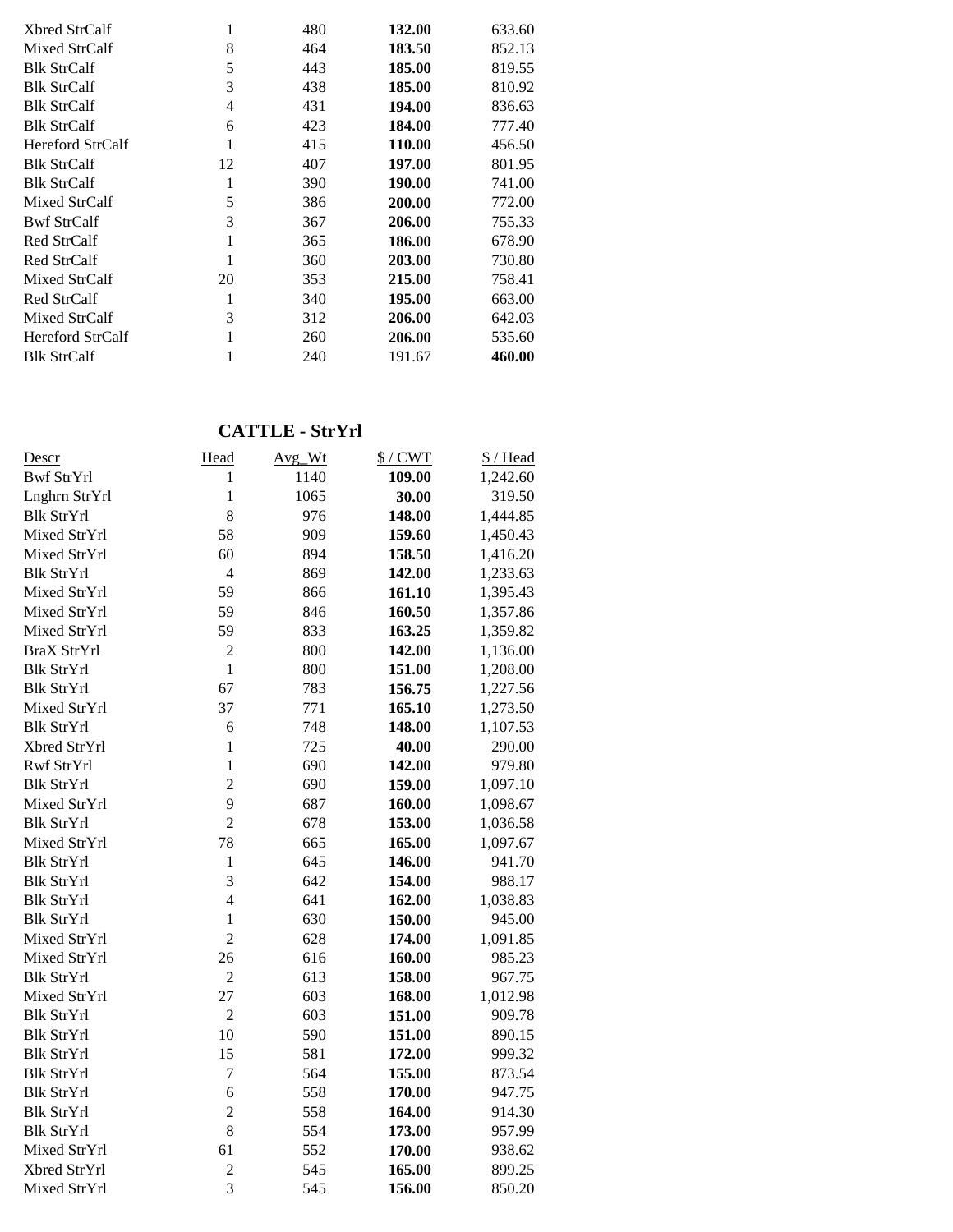| Blk StrYrl        | 17             | 509 | 178.00 | 906.23 |
|-------------------|----------------|-----|--------|--------|
| Blk StrYrl        | 1              | 503 | 159.00 | 799.77 |
| Blk StrYrl        | 19             | 496 | 191.00 | 946.96 |
| <b>Blk StrYrl</b> | 14             | 467 | 169.00 | 788.75 |
| Mixed StrYrl      | 2              | 465 | 110.00 | 511.50 |
| Xbred StrYrl      | 1              | 465 | 135.00 | 627.75 |
| Mixed StrYrl      | 3              | 453 | 185.00 | 838.67 |
| Blk StrYrl        | $\overline{c}$ | 443 | 140.00 | 619.50 |
| Mixed StrYrl      | 8              | 437 | 184.00 | 803.85 |
| Blk StrYrl        | 8              | 434 | 194.00 | 842.69 |
| Mixed StrYrl      | 3              | 425 | 126.00 | 535.50 |
| <b>Blk StrYrl</b> | 5              | 406 | 206.00 | 836.36 |
| Mixed StrYrl      | 3              | 390 | 157.50 | 614.25 |
| <b>Blk StrYrl</b> | 3              | 390 | 196.00 | 764.40 |
| Mixed StrYrl      | $\overline{c}$ | 383 | 189.00 | 722.93 |
| <b>Blk StrYrl</b> | 1              | 345 | 187.00 | 645.15 |
| Xbred StrYrl      | 2              | 325 | 141.00 | 458.25 |
| Blk StrYrl        | 3              | 317 | 194.00 | 614.33 |
| Blk StrYrl        | $\overline{2}$ | 285 | 222.00 | 632.70 |
| Xbred StrYrl      |                | 270 | 64.81  | 175.00 |